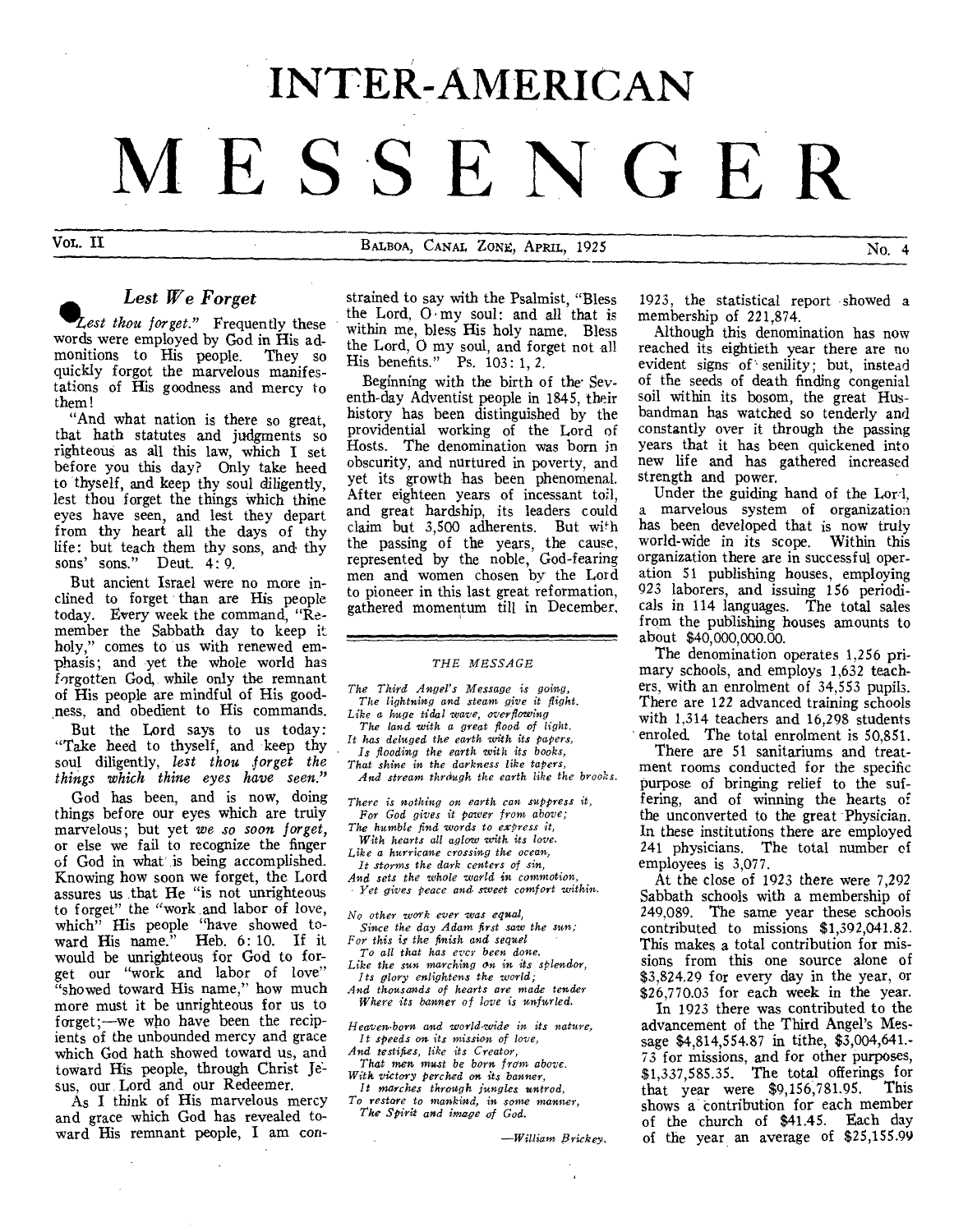was contributed for the advancement of this cause, and for each week,  $$176,-$ 091.95.

Nearly, if not quite, \$40,000,000.00 have been invested in denominational institutions. At least  $$105,000,000.00$ has been contributed for the propagation of this message in evangelistic lines.

The General Conference is divided into eight divisions, 54 union conferences, 146 local conferences, 150 local missions, and 5,096 churches. The Message is being proclaimed in printed form in 114 languages, and orally in 106 other languages, or in a total of 220 of earth's tongues. These include all the leading languages, and give us access to at least' '90% of the world's population. Annually there are more than 20,000 candidates from these many tongues baptized into this faith.

The Message is rapidly swelling into the loud cry. Soon the work of warning the world of the coming of Jesus will have been finished; the last appeal to sinners will have been made, the last tear for the impenitent will have been shed, the last opportunity to be saved will have passed. Let us never for one moment forget the wonderful working of Divine providence that has so clearly marked out the way before 'us, or the fearfully solemn truths that must determine our eternal destiny.

E. E. ANDROSS.

#### *TRUTH, PAST OR PRESENT*

 $\mathbf{r} = \mathbf{r}$ 

Even though conditions have been constantly changing; and messages, which, at different times' in the past, were especially addressed to their corresponding generations; there probably is nothing in the Bible that has not a practical lesson for these days. Nevertheless, the rapidity and multiformity of changes in present day conditions, demand alertness on the part of wise teachers to the degree that they may recognize the importance of presenting the latest evidence as proof for "the reason of the hope that is within us."

"Truth is eternal, but its effluence With endless change is fitted to the hour."

I think this fact is apparent to the intelligence of our people who have heard many sermons based upon the well-known text in 2. Pet. 1: 12. Not long ago we could refer -to certain happenings in the world that seemed to substantiate perfectly our position with reference to the fulfillment of prophecy, and the shortness of time; but now even those may be discarded, and we can come still closer to the present

date for such evidence. In fact we are obliged to do this, as fatalities and catastrophies crowd fast upon each other, so that, as modern warships, with new developments, are soon in the discard, the matters of but a short time ago fail to interest.

The necessity of knowing when certain phases of present truth are applicable, and that we must be sure of our ground when making the application, is well illustrated by the story of a gentleman in Scotland, who, while walking in the country, met a farmer's boy. While speaking to the boy at the roadside,' the gentleman remarked: "I saw a fox go into that hole." As he was passing the same place later on he saw the boy digging in the embankment. Wiphig the sweat from his face, he asked, "Didn't you say that you saw a fox go into that hole?" "I certainly did," replied the gentleman. "Well, I cannot find him! When did you *see*  him go in?" "Oh, about a year ago." The truth, was told, but it was not adapted to that moment. What he said would have been of more value the previous year.

In calling attention to the fulfillment of prophecies pointing to the last days, we need not use altogether the evidence of many years back as proof of our position. Unusual horrors are produced by the elements, continued distrust exists among the natons, false teachings seem to thrive in the religious world, but best of all proofs, additional languages and tongues now being reached by the gospel message furnish, fresh evidence that the end is near. How the great earthquakes of recent years gave opportunity in their several localities for the application of prophecy! But it was necessary to "begin digging for the fox" at once in order to take advantage of the opportunity. Calamities are occurring in many localities still, and they afford a means of reaching the people of those districts with present truth. How varied the nature of the calamities and in so many countries! As they visit many portions of the world, all may know their significance. Let us adapt the interpretation -of them to that phase of present truth which makes known Jesus' coming, and do it before the events are forgotten.

C. E. KNIGHT.

 $\alpha = 1$  , where  $+1$ *APRIL 5-11* 

April 5-11! Do not forget that this is the week set apart by our Division for a sacrificial offering to missions. It is expected that all our workers will unite in this offering of one week's salary. If conditions make it impossible to

*give* the entire salary for one week, give such portion. as you are able now, and the rest in weekly or monthly instalments till a sum equal to the week's salary has been given. This is to be in addition to the regular weekly offerings to missions, and should be specifically designated when made..

We invite all our dear people to join us in this week of sacrifice. 'Whatever your income for this week *may*  be, let it be set apart sacredly as a special offering to missions. If *it*  your weekly wage, make that as an offering to missions in addition to your other offerings. If you have an income from a banana or other plantation, from a garden, from fowls, or from any other source, dedicate this to God.

First, set apart- one tenth as tithe, then the nine-tenths left after the tithe has been taken out will be the amount of your offering to missions for the Week of Sacrifice.

Our brethren and sisters throughout the world are asked to join in this offering of one week's salary or other income; and many are doing so at great personal sacrifice. Our heavenly Father will not be unmindful of this sacrifice, but will place His special blessing upon such an offering, and upon the donor.

It is hoped that the returns from the Week of Sacrifice this year will make it possible to strengthen our force of workers in the fields most needing additional help. If this paper reaches you) after the week designated has passed, and you have not taken part, consider this as a special invitation to you to join your brethren and sisters in this offering, even though the particular week set apart for that purpose has passed. If your church has not observed this week, set the matter before the members and invite all to set apart a later week for this purpose.

While you consecrate your offerings and yourselves to God, do not forget to pray for our missionaries, that their health may be preserved, that they may be delivered from all danger, and that they may be endowed with the power of the Holy Spirit in their labors. God will hear the "instant and earnest prayers" offered by the church in behalf of His devoted servants.

At the same time the faithful watchmen will carry on their hearts a heavy burden for the churches, while day and night their prayers ascend to God for the peace and prosperity of Jerusalem. (Isa. 62:1-7; Ps. 122.) E. E. ANDROSS.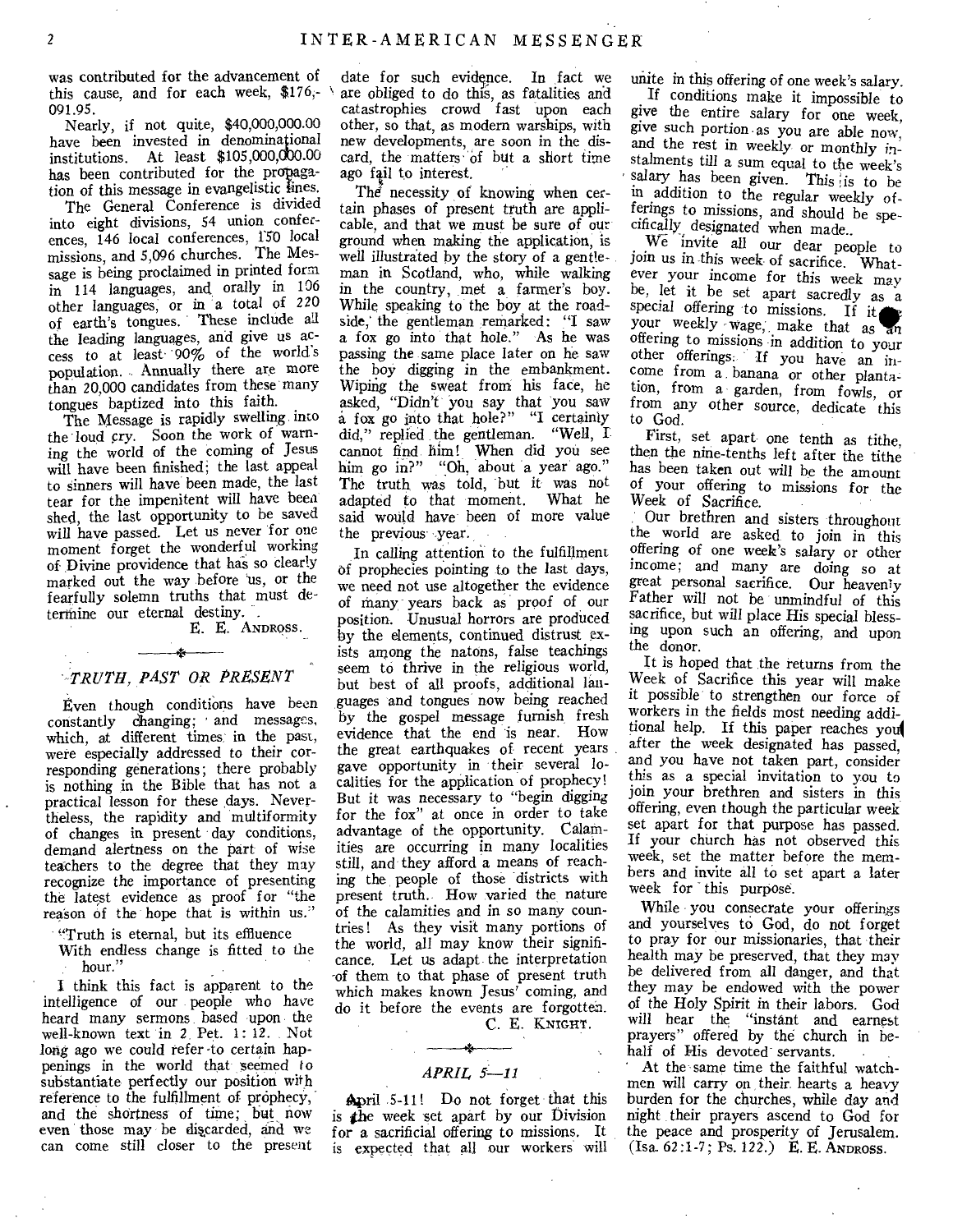

*LEADERSHIP—PART II* 

*1. The higher the position a man has the greater is his need to depend upon God:—* 

"Those who today occupy positions of trust should seek to learn the lesson taught by Solo-<br>more prayer. The higher a position a man comoment prayer. The higher a position a man cc--<br>cuppes, the greater the responsibility that he has s, the greater the responsibility that he has to bear, the wider will be the influence that he exerts, and the greater his need of dependence on *God."—"Prophets and Kings," p. 30.* 

*2. Why the. work does not advance as it should, under the direction of some leaders:—* 

"Today, as in the days of Christ, God cannot do many mighty works because of the unbelief of those who stand in responsible positions. The converting power of God is needed before they will understand the Word of God, and be willing to humble themselves before Him as learners." *---"Counsels to Teachers," p. 374.* 

*3. The lesson that leaders must learn, to be successful in their work:—* 

"Those who, standing in the forefront of the conflict, are impelled by the Holy. Spirit to do a special work, will frequently feel a reaction when the pressure is removed. Despondency may shake the most heroic faith, and weaken the most steadfast will. But God understands, and He still pities and loves. He reads the motives and the purposes of the heart. To wait patiently, to trust when every thing looks dark, is the lesson that the leaders in God's work need to learn. Heaven will not fail them in their day of adversity. Nothing is apparently pore helpless, yet really more invincible, than

**up,** soul that feels its nothingness, and relies wholly on *God.*"-"Prophets and Kings," pp. *174, 17,5.* 

*4. Results of unfaithfulness of leaders :—* 

"Not until the day of final accounts, will it be known how great is 'the responsibility of men in holy office, and how terrible are the results of their unfaithfulness."—"Great *Controversy," p. 640.* 

5. Men that God sets aside from *being leaders:* 

"When men exalt themselves, feeling that they are- a necessity for the success of God's great plan, the Lord causes them to be set aside. It is made evident' that the Lord is not dependent upon them. The work does not stop because of their removal from it, but goes forward with greater *power."—"Desire of Ages," p. 436.* 

*6. The danger of self-confidence in leaders:—* 

"The Lord can work most effectually through those who are most sensible of their own insufficiency, and who will rely upon Him as their leader and source of strength. He will make them strong by uniting their weakness to His might, and wise by connecting their ignorance with His wisdom.

"If they would cherish true humility, the Lord could do much more for His people; but there are few who can, be trusted with any large. measure of responsibility or success without becoming self-confident, and forgetful of their de- *J. A. LELAND*<br>pendence upon *God:"—"Patriarchs and Proph-* ' **A. P. CHRISTIANSEN**<br>ets," pp. 553, 554.

*7, The reason some men do not advance and become strong leaders:-*

"Many never attain to the position that they might occupy, because they wait for God to do for them that which He has *given* them power to do for themselves. All -who are fitted for usefulness must be trained by the severest mental and moral discipline; and God will assist them by uniting divine power with human effort."—"Patriarchs *and Prophets," P. 248.* 

8.' *The kind of mei'i who are not to be leaders:—* 

"The time has come when, in the name and strength of God, the church must act for the good of souls and for the honor of God. A lack of firm faith and of discernment in sacred things should be regarded as sufficient to debar any man from connection with the work of God. So also the indulgence 'of a quick temper, a harsh, overhearing 'spirit, reveals that its possessor should not be placed where he will be called to decide weighty questions that affect God's heritage. A passionate man should have no part to act in dealing with human minds. He cannot be trusted to shape matters which have a relation to those whom Christ has purchased at an infinite price. If' he undertakes to manage men, he will hurt and bruise their souls; for he has not the fine touch, the delicate sensibility, which the grace of Christ imparts. His own heart needs to be softened, subdued by the Spirit of God; the heart of stone has not become a heart of *flesh."—"Testimonies to Ministers* and *Gospel Workers," p. 261. ,* 

*"I* am instructed to say that those who would tear down the foundation that God has laid are not to be accepted as the teachers and leaders of His people. We are to hold the beginning of our confidence steadfast unto the *end."--"Series B.*" *No.* 7, *p.* 41.

"No man is to be trusted with high responsibilities who does not take himself in hand daily, and through the grace given, set his heart in order."—"Review & *Herald," April 10, 1900.* 

9. *Leaders not to be dictatorial and think their judgment infallible:—* 

"I must speak to my brethren nigh and afar<br>off. I cannot hold my peace. They are not I cannot hold my peace. working on correct principles. Those who stand in responsible positions must not feel that their position of importance makes them men of, infallible judgment. , . .

... The Lord has not placed any one of His human agencies under the dictation and control of those who are themselves but erring mortals. lie has not placed upon men the power to say, You shall do this, and you shall not do that. *—"Testimonies-to Ministers and Gospel Work-ers," p. 347. --* HENBACH. AC

.<br>A

I have seen an angel standing with scales in his hands, weighing the thoughts and interest of the people of God, especially the young. In one. scale were the thoughts and interest tending heavenward; in the other were the thoughts and interest tending to earth. And in this scale were thrown all the reading of story-books, thoughts of dress and show, vanity, pride, etc. Oh what a solemn thought! Mrs. E. G. WHITE.

| ANTILLIAN | UNIÓN | <b>MISSION</b> |
|-----------|-------|----------------|
|-----------|-------|----------------|

| J. A. LELAND -<br>A. P. CHRISTIANSEN | $\blacksquare$ | Superintendent<br>Secy Treas.              |  |
|--------------------------------------|----------------|--------------------------------------------|--|
|                                      |                | Office Address: Corrales 2-A, Havana, Cuba |  |

#### *THE WORK PROGRESSES IN CUBA*

Recently the writer spent a few days in Moron with Brother and Sister J. N. Williams. These workers have had good success in their soul-saving efforts in that place. The brethren and sisters are all of good courage, and are helping the workers with their prayers, and by personal efforts for their neighbors. This kind of work is bound to be successful.

Although these laborers have some opposition, they recognize that the Lord has put His hand to the work and will not permit any precious wheat to fall to the ground. Twelve new believers united with their Lord in baptism. These have given evidence of true repentance; and we trust and pray that they will be a great help in bringing others to a saving knowledge of the truth for these days. We expect to organize' the company in Moron into a church very soon.

Down at Gaspar we visited the few brethren and were privileged to baptize two persons. These, with the rest of the brethren there, have pledged themselves to be missionaries in their neghborhood to bring others to Christ. In Matanzas the Lord has blessed greatly the efforts of Brother Angel Arcos. Quite a number have given themselves to the Lord and are obeying His commandments. The Sabbath school attendance averages about forty. A 'few weeks ago we had a baptismal service in which ten followed their Lord in this ordinance. Others are in preparation; and we hope that before long we shall be able' to organize a church in Matanzas. •

We thank the Lord for all these newborn- souls; and we ask that they be remembered in your prayers ,that they may be kept from the evil that is in the world. C. V. ACHENBACH. C. V. ACHENBACH.

# .<br>He *PRESSING ON IN, SANTO DOMINGO*

At present we are conducting five mission schools and employing six teachers. We believe that the school work is the opening wedge here. It gives us prestige and helps us in our Harvest Ingathering work. The people can see that we really are helping them by educating their children.

A recent letter received from Dr. E. F. Otis offers us one or two buildings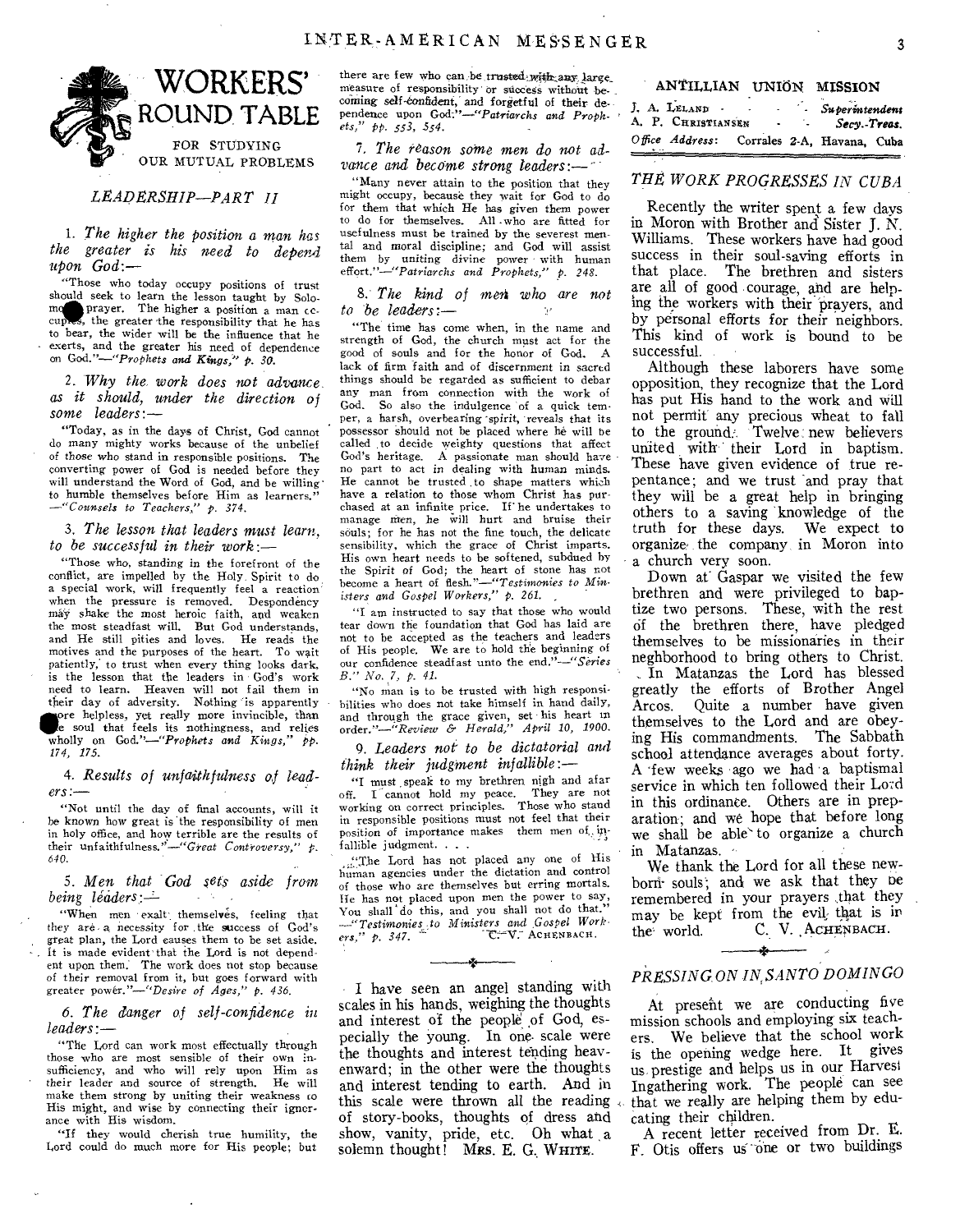in La Romana, if we can send some one there. As yet we have no work in La Romana; and we are very anxious to send a teacher there. But we have no one; and how are we going to prepare our young people for service with no training school within our reach?

Over in Macoris Brother Hall is beginning his work. His wife is conducting a small English school; and one daughter is teaching English in our mission school in that place.

There is a good increase in our tithes and offerings for 1924; but we hope to do better still this year. WM. STEELE\

#### of  ${\tt MORE}$  GOOD NEWS FROM  $\backslash$ *JAMAICA*

A few months ago a German sister of California was impressed that she should return to her native home in Jamaica to give the Message to the people in the district where she formerly resided. She followed that impression; and the Lord has greatly blessed her labors as she has visited from home to home. A company of twelve Sabbathkeepers has already been gathered out at Seaford Town as a result of her efforts; and many others are deeply concerned about their relation to the Message for this time.

The result of this sister's consecrated work reminds me of the statement on page 606 of *The Great Controversy,*  which says: "Thus the Message of the third angel will be proclaimed. As the time comes for it to be given with greatest power, the Lord will work through humble instruments, leading the minds of those who consecrate themselves to His service. The laborers will be qualified rather by the unction of the Spirit than by the training of literary institutions. Men of faith and prayer will be constrained to go forth with holy zeal, declaring the words which the Lord gives them. The sins of Babylon will be laid open. The fearful results of enforcing the observances of the church by civil authority, the inroads of spiritualism, the stealthy but rapid progress of the papal power,—all will be unmasked. By these solemn warnings the people will be stirred. Thousands upon thousands will listen, who have never heard words like these."

When the writer visited the company, mentioned above, he found the whole district stirred with the Message; and, while the majority of these people are connected with the Catholic church, we confidently expect that many will take their stand under the banner of the "commandments of God and the faith of Jesus."

One family, that has accepted the Message and moved to America, has given the Jamaica conference a five-acre cultivation, on the condition that we put forth definite effort to proclaim the Message to the German people of that district. We are planning to do this by establishing a school on this tract of land, and by continuing to develop the interest which has already been started.

These evidences of the working of the Spirit of God are tokens of the time just before us, when the Message will be proclaimed with great power; and they encourage us to press forward earnestly with plans for the finishing of the work in this part of the Lord's vineyard.

Mrs. Wood and I are stopping over night at a hotel; and, as I began to write this article, she said, "I believe I will get acquainted with the white lady sitting upon the veranda." As I finished the last paragraph, she returned, telling me that this lady is a German living at Seaford Town, and is a member of the Presbyterian church. When Mrs. Wood talked to her concerning some phases of the truth, she was much interested; and when she learned about our plan to establish a school at that place, she expressed anxiety to send her children to it. We look upon this experience as another indication that the Lord is pointing in that direction, and desires us to start work in this German settle-C. E. Woop.

Some time ago Pastor J. A. Leland wrote: "Pastor Wood reports three new churches organized in Jamaica and forty two persons baptized on his last trip. Pastor Altman reports one new church in the Bahamas and seven baptisms."

# 3- AZTEC UNION MISSION

| D. A. PARSONS<br>C. V. WILLIAMS | $\sim$ $\sim$ | ٠<br>$\sim$<br><b>Contract Contract</b>                        |  | Superintendent<br>- Secy.-Treas. |
|---------------------------------|---------------|----------------------------------------------------------------|--|----------------------------------|
|                                 |               | Office Address: 4a, Queretaro No. 74, Mexico,<br>D. F., Mexico |  |                                  |

#### *IN SALVADOR AND HONDURAS*

During the month of December I had the privilege of visiting the little republic of Salvador. I found it an interesting, go-ahead place.

The work is prospering under the leadership of Pastor E. P. Howard and Brother R. G. Jones. I was glad to meet with them and the church in the capital of Salvador.

Two sisters were at work with ,the books before I could get over to help them; and they had taken nearly 300 orders for *Our Day.* One had sold a copy to the wife of the president of the republic. The other was friendly with the family of the chief of police, who, with others, helped and defended her in her work.

The little school for workers at La Loma has had a good influence among the natives, who at first had no desire to sell any land to the foreigners. Now. however, they attend the school through the week, and the church services on Sabbath, and are copying our methods of farming. The business men of the capital took a special interest in sis school when Brethren Jones and Howard visited them in their Harvest Ingathering work. In two days they collected more than \$300.00. This is their first effort in this line of work; and it looks as if they would reach their goal of \$500.00. We were also able to collect smaller amounts from other sources in different parts of the country.

In different places there is a great interest to hear the truth; but the budget allowance even for 1925 does not permit new workers to be taken on and sent to preach to these hungry souls. A large number are awaiting baptism. Another canvasser has entered the field; and several others, willing to have a part in this line of the Lord's work, are waiting for the necessary instruction. We believe there are good days ahead for the work in Salvador.

While there, I received orders to go to Honduras to take charge of the office temporarily; and .I enjoy laboring here with Pastor E. J. Lorntz and the other\_ workers in this field.

H. A. B. ROBINSON.

4 In a recent letter from Brother F. E. Cary, of Honduras, he says: "I made a short trip, up the river and baptized an old brother, James Garden, who had been keeping the Sabbath for thirty years. He accepted this truth by reading. He is over eighty years old. He was so glad to see us that he called his neighbor, saying, 'the Sabbath people have come! the Sabbath people have come!' We had a good meeting and left him much encouraged. Although isolated so long, still he is holding on, and I expect to see him in the kingdom above."

Looking over a recent issue of the Aztec union paper, we rejoice to learn that the work there is going forward splendidly. There have been twenty baptisms recently. Of these new believers one had been an atheist; two. Congregationalists; and seventeen, Roman Catholics.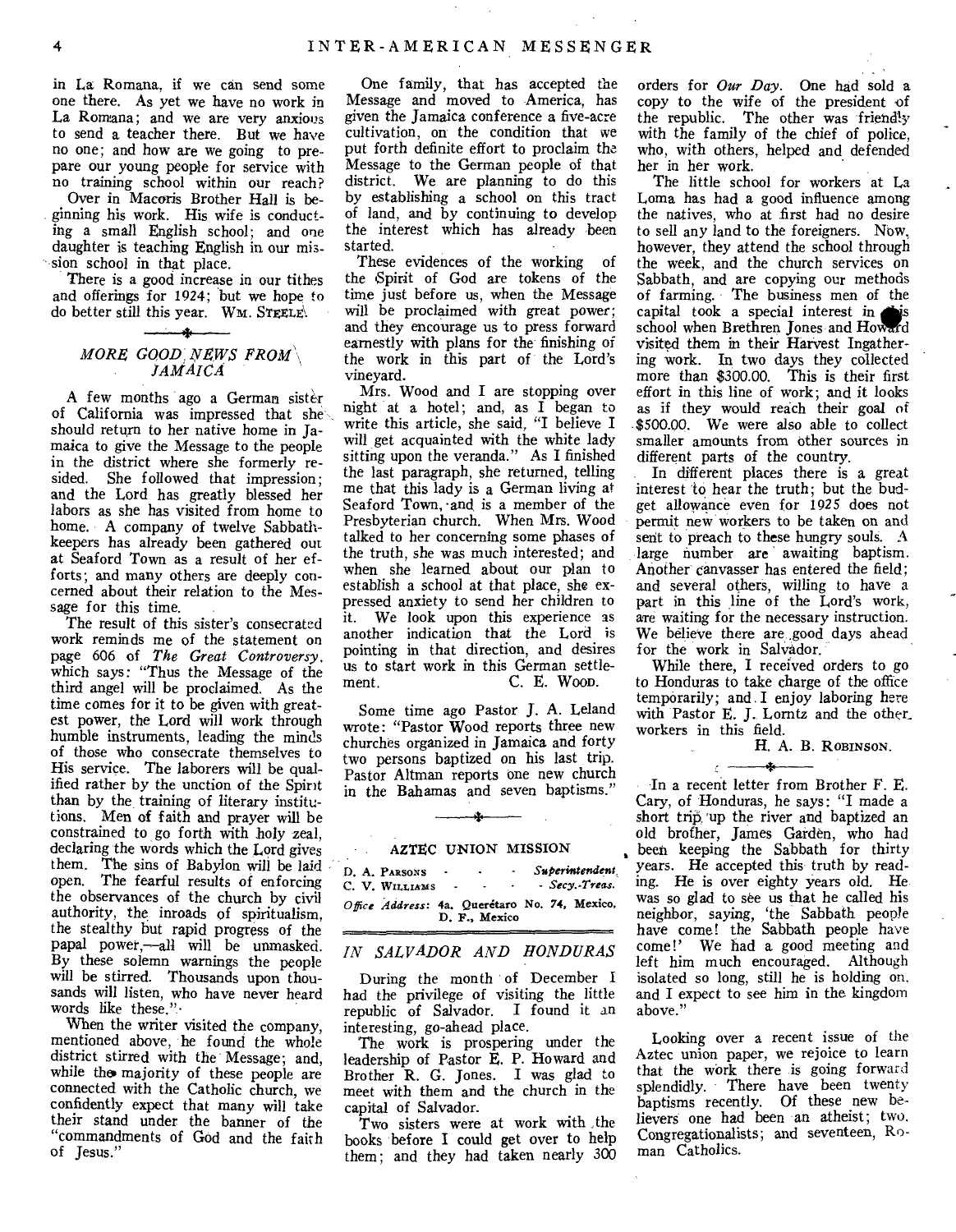One of our Aztec union colporteurs visited a shop where the foreman forbade his canvassing the twenty-three men under him during working hours. However, the colporteur did not despair. At five o'clock in the morning he met one of the working shifts; and at three in the afternoon he saw the other. The result was twenty-one orders for our books.

Salvador shows an increase of 33%

in tithes and 25% in membership. CARIBBEAN UNION MISSION

*W. E. BAXTER - - Superintendent*  С. Е. К<sub>NIGHT</sub> *Office Address:* Apdo. 136, Caracas, Venezuela

#### *COLPORTEURS' INSTITUTE IN VENEZUELA*

At the close of the biennial session of the Venezuela mission, we held a short institute for the colporteurs of this field. Besides the few colporteurs who were in the field last year, many others showed a very deep interest in all the meetings; and at the close of the institute seven good, strong, consecrated men volunteered to take up the work with the big books for the year.

Pastor C. B. Sutton, our union field secretary, from his long experience in colporteur work, gave valuable instruction to those present. Pastors Knight and Borrowdale also took an active interest in the institute and helped the writer to make the meeting a success.

As one result of the institute, we now have the work well organized, and the republic divided into seven districts. We have a good strong man to be responsible for each part and in this way we hope to cover all, and the most remote, parts of the field. The prospects look bright for big things in Venezuela during 1925. Our most tried colporteur, a very faithful man, has gone to the Andes to go on with the work that our dear Brother Lopez laid down three years ago. He carried with him 200 copies of the good book, *Patriarchs and Prophets.* We feel thankful that this part of the field can again be entered by our colporteurs.

Last year only one man worked through the whole year; and, at the best, only three men were working in the field at the same time. We are, indeed, thankful to God for the renewed interest shown in this work and for the new recruits who enlisted in this line of service. The 'spirit of the Lord came very near to us in the meetings and I

do not think that I ever saw such a willing spirit among a company of colporteurs. Everyone was ready to go wherever the Lord might send him. The man longest in the field said, "Brother Steeves, just throw me up in the air and any place I come down I am ready to go to work."

Do not forget to pray for these messengers of God as they go with the printed page into the difficult parts of this country. FRED W. STEEVES. FRED W. STEEVES.

# ggggggggggggggggggggggggggggg<br>A

#### *"INASMUCH"*

*It was only a cup of water, With a gentle grace bestowed; But it cheered a weary traveler Along the lonely road; For the way was long and dreary, And the resting places few, And the sun had dried up the streamlets, And drunk up the sparkling dew.* 

*None noticed the cup of water, As a beautiful act of love, Save the angels keeping the record Away in the land above; But the record shall never Perish, The trifling deed shall live, For Heaven demands but little, From those who have least to give.* 

*It was only a kind word spoken To a little weeping child; But the thread of its grief was broken, And the little one sweetly smiled; And she who had spoken kindly Went on her quiet way, Nor thought such a simple action Should count in the last great 'day.* 

*It isn't the world-praaised wonders That are best in our Father's sight, Nor the wreaths of fading laurel That garnish Fame's dizzy height; But the pitying love and kindness, The work of the warm caress,<br>The beautiful hope and patience,<br>And self-forgetfulness. The trifle in secret given, The prayer in the quiet night, And the little Tinnoticed nothings, Are good in our Father's sight.* 

*—Selected.* 

#### **Boooooooooooooooooooooooooooo**

#### *A FAITHFUL SUPERINTENDENT*

Brother Guberto Grajalez, a member of our church at La Concepcion, Panama, is also a faithful member of the Sabbath school—and by the way, this is what every member of our denomination should be.

During 1923 Brother Grajalez was superintendent of our school; and although he lives at least sixteen miles from the school, he did not miss more than two or three Sabbaths during the entire year, and then circumstances beyond his control compelled him to remain away.

This may not seem difficult to one who thinks in terms of trains and automobiles, or even of joy-riding on horses. But there were no such means of transportation for this faithful superintendent. He had to travel on foot, and cross five good-sized rivers over which modern civilization has•as yet swung no bridges. Any one of these rivers would seem sufficient reason for turning back; but Brother Grajalez did not. He pressed on.

Nor are the rivers the only obstacles that make it difficult for him to attend Sabbath school. During the rainy season the road over which he must trudge the long distance between his home and the place of meeting, is mud. mud, mud! Sometimes our brother has had to start on Thursday in order to get to Sabbath school on time; so you will understand that his was not an easy task, and that it took a genuine love for the Sabbath school, and a keen sense of duty, to manifest such faithfulness.

ISHMAEL ELLIS.

# *DIVINE' HELP IN LITTLE THINGS*

Among the converts for baptism in December of last year, was a candidate who was greatly opposed by her husband. I was directed to her home by .one of our lay members. After making plain to her the truthfulness of God's Word, as well as the importance of obedience, she decided, to keep the Sabbath in accordance with the commandment.

But until the week that her baptism was to take place, her husband was in bitter rage against her. Then I suggested that we make his attitude a matter of special prayer. After seeking the dear Lord, I had the privilege of having a personal talk with this man. He decided that she could go to church and be baptized; the children, however, were to be left at home, and his meals must be served on Sabbath as they had been in the past.

This great victory gained was a call to continue our supplications. So this woman and I continued to spread our petition before the throne of mercy. It was one morning about a week after her baptism that the next victory came. "My dear," said her husband, as he arose, "you are free to go to church at any time; take all the children with you; and when I come home on the Sabbath, I will look after my own meals."

Brethren and sisters, shall we not continue our prayers for the deliverance of the captives from Satan's bondage into the glorious liberty of our blessed Lord?<br>Let us do so AMY WALTERS. Let  $\overline{\phantom{a}}$  us do so.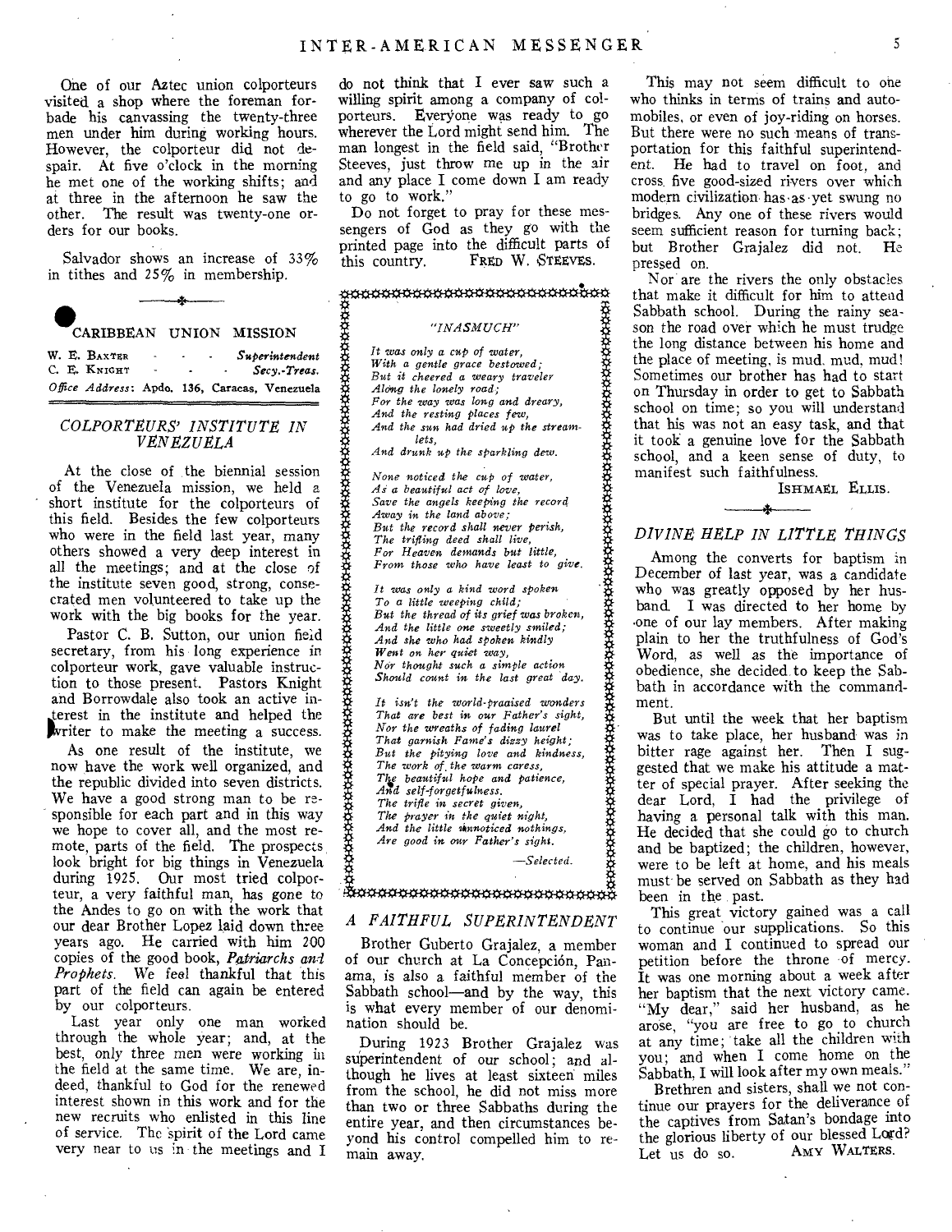#### PUBLISHING HOUSE SECTION

Conducted by H. C. Kephart, Mgr. Central American Branch. Pacific Press Publishing Association Devoted to the Interests of the Publishing Department

OUR FIELD LEADERS<br> *Cuba*, R. E. Stewart *Jamaica*, O. P. Reid<br> *Porto Rico*, Leo Odom<br> *AzTEC UNION* 

AZTEC UNION J. B. Nelson<br>*Northern Dept.*, J. W. Phillips *Southern Dept.*, H. A. Robinson<br>CARIBBEAN UNION C. B. Sutton CARIBBEAN UNION C. B. Sutton *Guiana,* F. Hutchinson *South Caribbean,* P. E. Shakespeare *Venezuela,* F. W. Steeves

#### *MOTHER'S DAY" NUMBER*

May is the month in which "Mother's Day" is coming to be- celebrated more and more, not only in the States, where it originated, but also in Latin America. So *El Centinela* is going to celebrate it too, with the May issue.

The two-color cover will picture a Motheir. Fernando E. Brito, of Santo -Domingo, himself motherless, will contribute an article on "The Mother." Mrs. Agnes L. Caviness, of Switzerland, will write about two very simple and plain, but wonderful, homes she visited in Italy, giving us the message, "Keep Your Heads Above the Clouds." And there will be poetry about the Mother too.

Other leading articles in this coming number of our Spanish magazine, will be the following:

"This Way to Wellville," by Dr. "X." A non-technical, practical health talk. This follows a related health article by the same author, which we published in the March *Centinela.* 

"The Marvelous Laws of Life," by R. F. Cottrell, being the fifth of his excellent series on the vitamines of religion.

"Miss May and Her Class," by Dr. Belle Wood-Comstock. The first of a series of short health articles written especially for children. This will make the Children's Page grow to two pages, for we will also publish a story or two for the children, as usual.

A page of poetry, by Clemente and Moisés Alpírez, of Costa Rica, will add to the attractiveness of the next *Centinela,* as will also the regular departments and the many illustrations. Remember: More *Centinelas—More* Souls.

#### *THE BIG WEEK PLAN BRINGS DEFINITE RESULTS*

When you read that little leaflet on the purpose and results of the BIG WEEK, didn't you feel an urge to put it into operation with a vim this year? Don't lose your enthusiasm! Let it Grow! Listen to Brother H. H. Hall's spicy statement of what the campaign has done up to date:

"This [Missions Press] fund. has been a large factor in enabling us to add *every fifty* days during the past two years, a new language to the already long list in which we are printing. This means that *every two months* a missionary in some new language area is provided with that greatest of all human allies in evangelism, the PRINTED PAGE.

"We are preaching ,and teaching, you know, in 220 languages, but in 106 of these the printed ministry is still silent. A survey of these 106 language areas is now being made and we hope that the more important of them may be entered this next year through the aid of this Extension Fund."

The very least that can be said is that it is good business to continue pushing forward the Mission press extension work. Every person in whose breast surges the hope and expectancy of seeing this wonderful truth triumph at an early date will want to lend a hand in the work of hastening the further conquests of our gospel literature.

But not alone the publishing interests are to be' strengthened by the BIG WEEK activities. Our people have heard enough of the success of medical missionary work and mission schools in foreign lands to know that development of, these branches of our organized work will also do much to speed the message on. And both of these lines of work are definitely connected with the BIG WEEK, because the proceeds of this year's BIG WEEK effort are to be credited to the Missions Extension Fund, to be drawn upon by the Publishing, Educational, and Medical departments. Last month we indicated what portion of the \$135,000. Extension Fund each department is to receive, for the building up of the work in the various mission lands.

By joining in the BIG WEEK effort this year, you are assisting the work of the Publishing, Educatonal, and Dispensary work in misson lands. In the words of another, "Let us help finish the threefold message with the threefold plan."

#### *NOTES FROM THE PRESS*

Brother J. B. Nelson, Aztec union field missionary secretary, writing while making a tour of the southern part of the union, in company with Elder and Mrs. D. A. Parsons, says:

"Everything looks very encouraging. Guatemala has two good colporteurs, with prospects for more; Salvador, is starting, out three; and Honduras has three good and successful colporteurs. I am hoping to get some more started out here [Honduras] after the campmeeting."

Pastor W. E. Baxter writes, assuring us that the officers of the Caribbean union will 'do their best to push the BIG WEEK campaign throughout the union. Pastor D. D. Fitch promises "some good hard work" in the South- Caribbean. conference. Evidences of an active interest in other fields •are also, found in correspondence we are receiving. .

It is a pleasure to report sales of literature nearly .100% greater the first quarter of 1925 than for the same period of 1924. The largest sales have been made to Cuba, where a strong work is being conducted according to all reports. Honduras has done a large business, \$3000 worth of literature having been sent to that mission by mail the past three months. Since the sales report has been made up, another shipment of books to Venezuela, the third thus far in 1925, has been sent out, which brings that field to the lead at present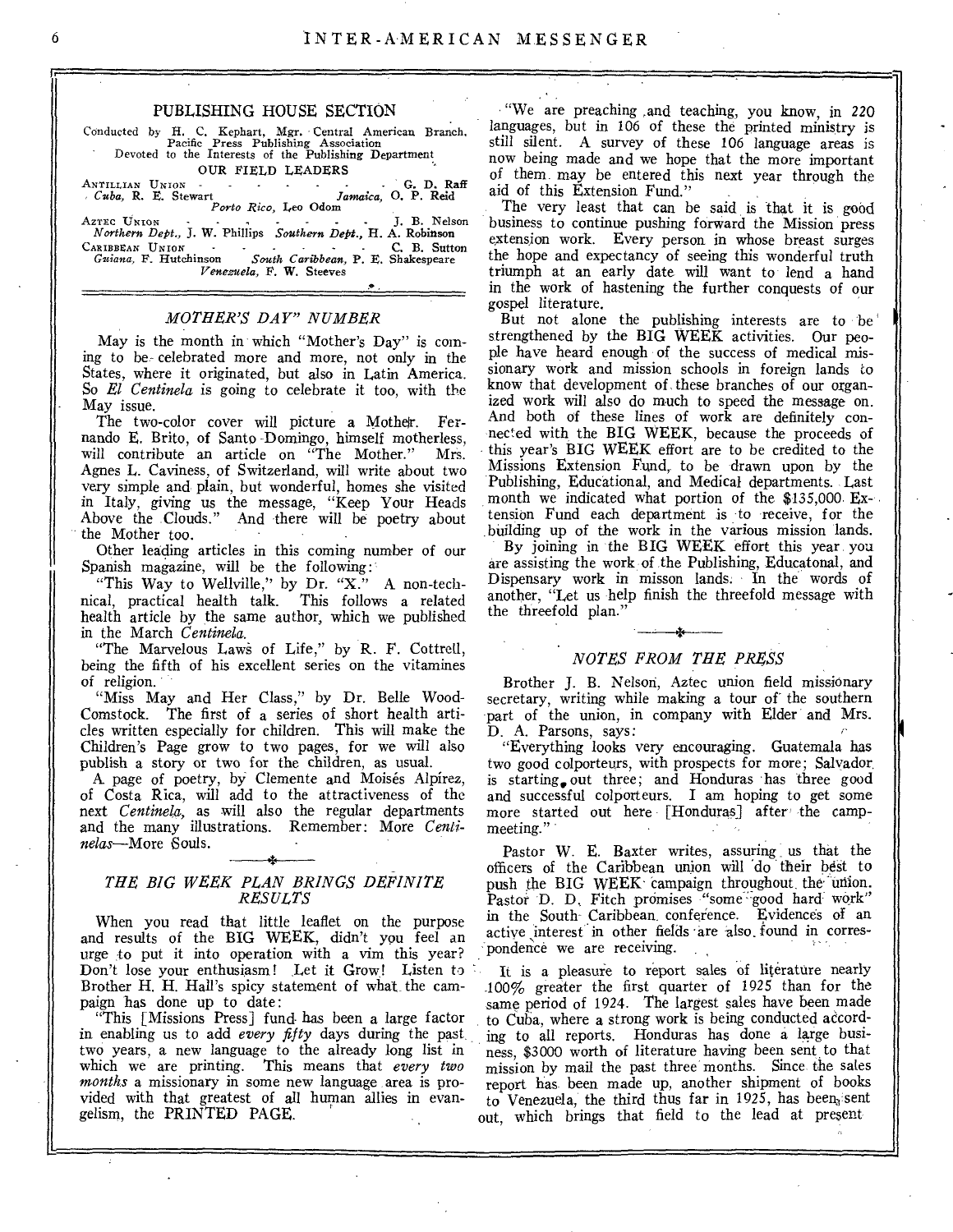in the Caribbean Union. The South Caribbean has just received another shipment of books, also; so the next sales report will make a good showing for these fields and for the Caribbean Union.

Mexico is setting a good pace in *El Centinela* circu-Their subscriptions exactly equal their club sales, and their net gain in circulation this month over last is over 400. When you know that this is almost entirely the work of one of their regular canvassers (using the combination plan, we suppose), it seems like a very good record indeed.

# *LAW OF AVERAGES*

" $30-20$  is more than  $15-10$ . The law of averages will work out. The salesman can increase his orders by increasing his turn-downs. This seems like a paradox, but it is not. If he sells one out of three, he will have five orders for every ten turn-downs.

"If he can increase his turn-downs, to twenty, still keeping the same percentage, he will have ten

orders at the end of the day, instead of five. "Also, as he cuts down his percentage of failure, he increases his percentage of success. And when his percentage is right, and his number of calls is right, he is bound to win out.

"A salesman who was about to 'call it a day' because of the heavy rainstorm, encountered in a- hallway a match seller who appeared well dressed and well fed. The match man explained to him that no matter what the day, he always made sixty calls per day, and he always found himself with enough money at the end of the week to live in comfort.

" 'I used to try knocking off after thirty or forty calls when the day was bad, and making up the next day; but I soon found that I didn't get the result. Now I never miss my number of calls any day, and I always come up with a satisfactory result every week. And I don't worry if a whole day goes by without selling anything, for I know if I keep up my end of it and do my work every day, old Law of Averages will take care of me before the end of the week-and it always does.'

"Most salesmen will find, if they are honest with themselves, and will mark down in a little notebook the exact number of calls made each day, and the number of hours and minutes spent in actually canvassing prospects (not idle visiting with them), that here is one of the best places there is for improvement of work. If you want more orders, see more people. Q. E. D. That's the answer."-"How *to Sell."* 

|  | SALES REPORT, BY UNIONS, MARCH, 1925 |  |                                                         |  |
|--|--------------------------------------|--|---------------------------------------------------------|--|
|  |                                      |  | CENTRAL AMERICAN BRANCH, PACIFIC PRESS PUBLISHING ASSN. |  |

|                        | Subscription | Trade  | Educa. | Tracts | Total    |
|------------------------|--------------|--------|--------|--------|----------|
| Antillian Union        | 4.899.25     | 261.45 | 39.10  | 4.00   | 5,203.80 |
| Aztec Union            | 2,466,00     | 366.30 | 49.35  | 37.50  | 2,919.15 |
| Caribbean Union        | 223.40       | 113.00 | 166.80 | .50    | 503.70   |
| Inter-America          | 7.588.65     | 740.75 | 255.25 | 42.00  | 8,626,65 |
| Miscellaneous<br>Sales | 1,266.20     | 8.50   | 1.75   | .20    | 1.276.65 |
| Total March. 1925      | 8,854.85     | 749.25 | 257.00 | 42.20  | 9.903.30 |
| Total, March, 1924     | 3,928.45     | 705.35 | 136.75 | 7.95   | 4.778.50 |
| Increases              | 4,926.40     | 43.90  | 120.25 | 34.25  | 5.124.80 |

#### *SALES REPORT, JANUARY TO MARCH, 1925*

| Bahamas<br>Cuba<br>Dominicana<br>Haiti<br>Tamaica                                                                                                               | 133.50<br>6.520.00<br>.<br>5.00<br>262.00                                                     | 119.80<br>207.60<br>19.35<br>19.25<br>410.40                                                  | 13,10<br>2.50<br>.<br>.<br>62.70                               | 30.50<br>2.00<br>.<br>.                                             | 266.40<br>6.760.60<br>21.35<br>24,25<br>735.10                                                   |
|-----------------------------------------------------------------------------------------------------------------------------------------------------------------|-----------------------------------------------------------------------------------------------|-----------------------------------------------------------------------------------------------|----------------------------------------------------------------|---------------------------------------------------------------------|--------------------------------------------------------------------------------------------------|
| Porto Rico                                                                                                                                                      | .25                                                                                           | 176.60                                                                                        | .90                                                            | 12.10                                                               | 189.85                                                                                           |
| Antillian Union                                                                                                                                                 | 6.920.75                                                                                      | 953.00                                                                                        | 79,20                                                          | 44.60                                                               | 7,997.55                                                                                         |
| Guatemala<br>Honduras<br>Mexico<br>Salvador                                                                                                                     | 484.00<br>2,672,50<br>3,040.50<br>1,197.00                                                    | 9.10<br>260.55<br>206.60<br>49.55                                                             | $\cdots$<br>49.35<br>1.10<br>$\cdots$                          | 51.75<br>16.00<br>25.75<br>.                                        | 544.85<br>2,998.40<br>3,273.95<br>1,246.55                                                       |
| Astec Union                                                                                                                                                     | 7.394.00                                                                                      | 525.80                                                                                        | 50.45                                                          | 93.50                                                               | 8,063,75                                                                                         |
| Colombia<br>Guiana<br>Leeward Islands<br>South Caribbean<br>Venezuela<br>West Caribbean<br>Caribbean Union<br>INTER-AMERICA<br>P. P. Branches<br>Other S. D. A. | 3.75<br>655.50<br>787.00<br>2,335.30<br>3.032.95<br>6.814.50<br>21,129,25<br>1,275.80<br>4.00 | 19.25<br>$\cdots$<br>276.15<br>136.05<br>23.85<br>505.65<br>960.95<br>2.439.75<br>1.00<br>.50 | 11.25<br>.<br>24.00<br>7.00<br>213.70<br>255.95<br>385.60<br>. | 17.90<br>.<br>12.05<br>11.65<br>.<br>9.35<br>50.95<br>189.05<br>.60 | 52.15<br>943.70<br>958.70<br>2,366.15<br>3,761.65<br>8,082.35<br>24, 143, 65<br>1,277.40<br>4.50 |
| Miscellaneous                                                                                                                                                   |                                                                                               | 10.00                                                                                         | 1.75                                                           |                                                                     | 11.75                                                                                            |
| GRAND TOTAL                                                                                                                                                     | 22,409.05                                                                                     | 2,451,25                                                                                      | 387.35                                                         | 189.65                                                              | 25,437.30                                                                                        |
| 1924, Jan. to March<br>Increases                                                                                                                                | 10,919,85<br>11,489.20                                                                        | 1,971,80<br>479.45                                                                            | 426.05<br>38.70<br>(Decrease)                                  | 106.70<br>82.95                                                     | 13,424.40<br>12,012.90                                                                           |

*"EL CENTINELA" CIRCULATION MARCH, 1925* 

| Cuba<br>3,539               |        |
|-----------------------------|--------|
| Dominicana<br>350           |        |
| Porto Rico<br>741           |        |
| Antillian Union             | 4,630  |
| Guatemala                   | 202    |
| Honduras                    | 191    |
| Mexico<br>2,024             |        |
| Salvador<br>229             |        |
| Aztec Union                 | 2.646  |
| Colombia                    | 487    |
| Venezuela                   | 386    |
| West Caribbean              | 248    |
| Caribbean Union             | 1,121  |
| <b>INTER-AMERICA</b>        | 8,397  |
| Arizona                     | 18     |
| California                  | 23     |
| Central California          | 29     |
| Florida                     | 75     |
| Southern California         | 163    |
| Southeastern Calif.<br>- 28 |        |
| South Texas<br>205          |        |
| Texico                      | 23     |
| Miscl. States               | 57     |
| United States               | 521    |
| Philippine Islands          | 30     |
| Miscl. Foreian              | 42     |
| Total Outside Inter-America | 593    |
| TOTAL, March, 1925-         | 8,990  |
| Circulation, Feb. 1925-     | 8.793  |
| Circulation, Mar. 1924-     | 13,015 |
|                             |        |